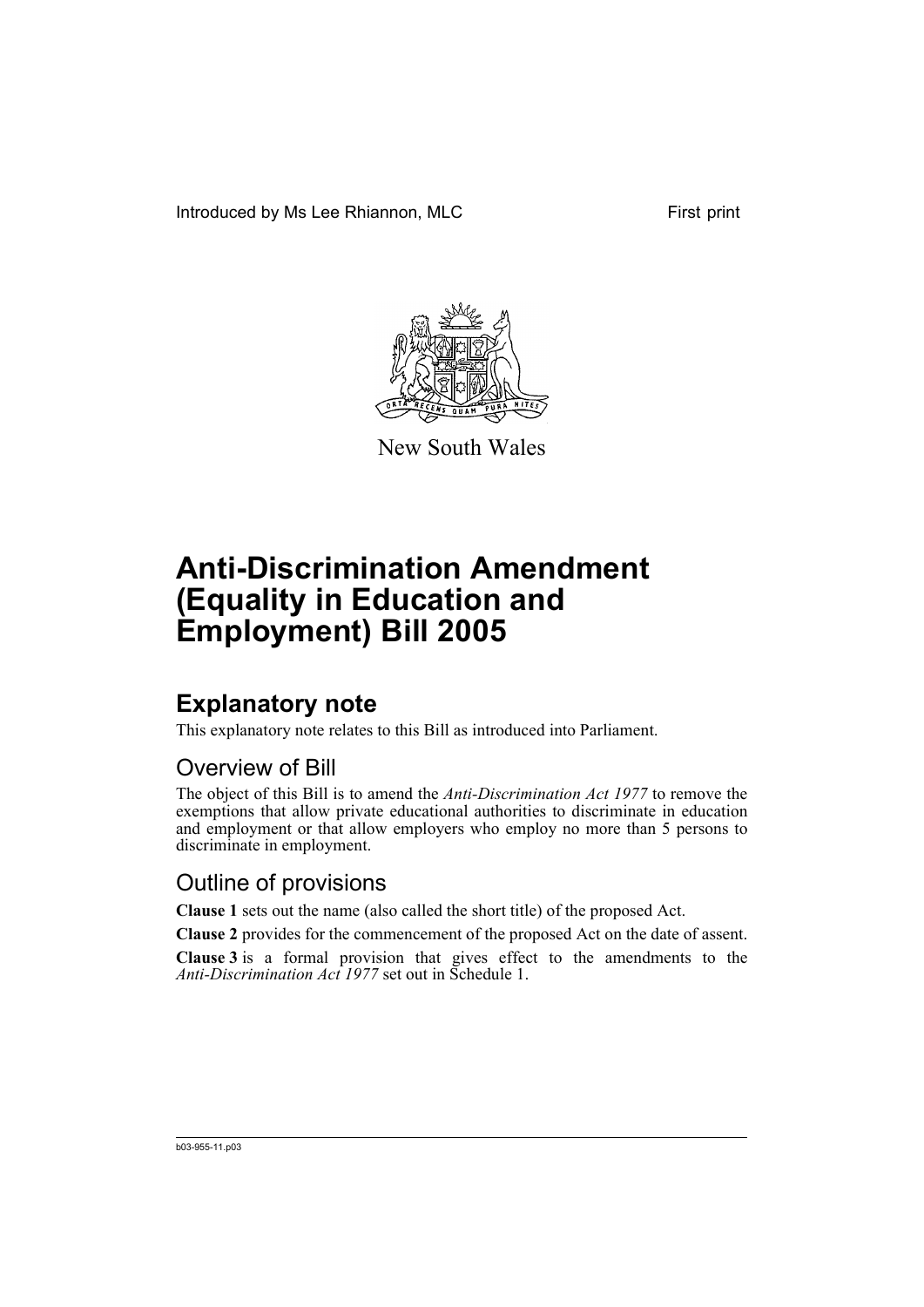Explanatory note

### **Schedule 1 Amendments**

#### **Removing certain exemptions applying to private educational authorities and certain employers**

At present, private educational authorities are exempt from certain provisions of the *Anti-Discrimination Act 1977* that prohibit discrimination.

**Schedule 1 [1]–[13]** remove those exemptions.

**Schedule 1 [1]** removes the definition of *private educational authority*.

**Schedule 1 [2]** has the effect of prohibiting private educational authorities from discriminating in employment against certain applicants and employees on the ground of sex. The amendment also removes the exemption on discrimination in employment on that ground by a person employing 5 or fewer employees.

**Schedule 1 [3]** has the effect of prohibiting private educational authorities from discriminating in education on the ground of sex.

**Schedule 1 [4]** has the effect of prohibiting private educational authorities from discriminating in employment against certain applicants and employees on the ground of transgender status. The amendment also removes the exemption on discrimination in employment on that ground by a person employing 5 or fewer employees.

**Schedule 1 [5]** has the effect of prohibiting private educational authorities from discriminating in education on the ground of transgender status.

**Schedule 1 [6]** has the effect of prohibiting private educational authorities from discriminating in employment against certain applicants and employees on the ground of marital status. The amendment also removes the exemption on discrimination in employment on that ground by a person employing  $5$  or fewer employees.

**Schedule 1 [7]** has the effect of prohibiting private educational authorities from discriminating in education on the ground of marital status.

**Schedule 1 [8]** has the effect of prohibiting private educational authorities from discriminating in employment against certain applicants and employees on the ground of disability. The amendment also removes the exemption on discrimination in employment on that ground by a person employing 5 or fewer employees.

**Schedule 1 [9]** has the effect of prohibiting private educational authorities from discriminating in education on the ground of disability.

**Schedule 1 [10]** removes the exemption on discrimination in employment, by a person employing 5 or fewer employees, on the ground of a person's responsibilities as a carer.

**Schedule 1 [11]** has the effect of prohibiting private educational authorities from discriminating in employment against certain applicants and employees on the ground of homosexuality. The amendment also removes the exemption on discrimination in employment on that ground by a person employing  $5$  or fewer employees.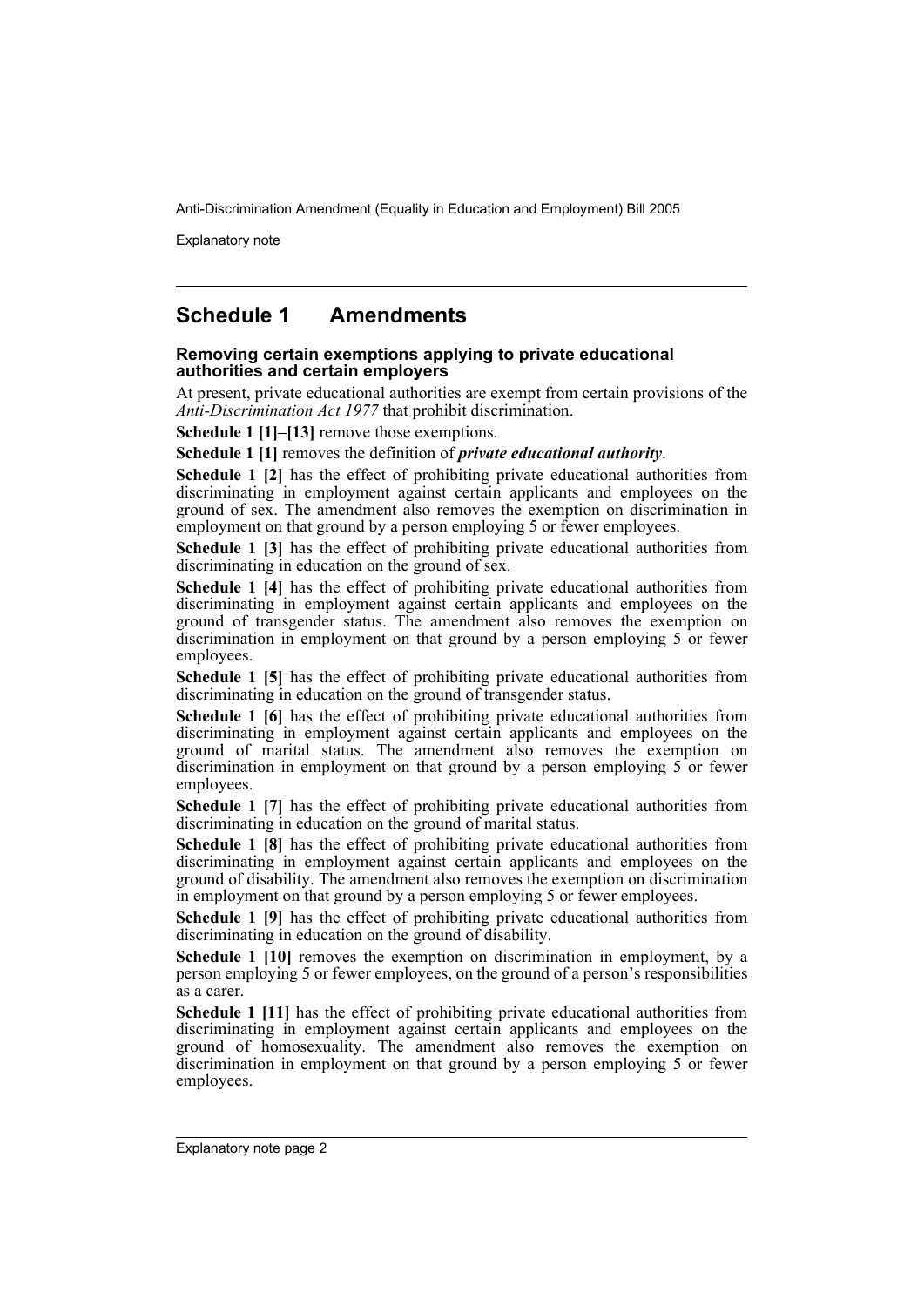Explanatory note

**Schedule 1 [12]** has the effect of prohibiting private educational authorities from discriminating in education on the ground of homosexuality.

**Schedule 1 [13]** prohibits private educational authorities from discriminating in education on the ground of age.

#### **Applying the Act to certain conduct of religious bodies**

At present, section 56 of the *Anti-Discrimination Act 1977* provides that nothing in the Act applies to the ordination or appointment of priests, ministers of religion or members of any religious order, the training or education of persons seeking ordination or appointment as priests, ministers of religion or members of a religious order, the appointment of any other person in any capacity by a body established to propagate religion, or any other act or practice of a body established to propagate religion that conforms to the doctrines of that religion or is necessary to avoid injury to the religious susceptibilities of the adherents of that religion.

**Schedule 1 [14] and [15]** limit this exemption so that it does not relate to the provision of social, charitable or welfare services to the public, or to the provision of primary, secondary or tertiary education, by religious bodies.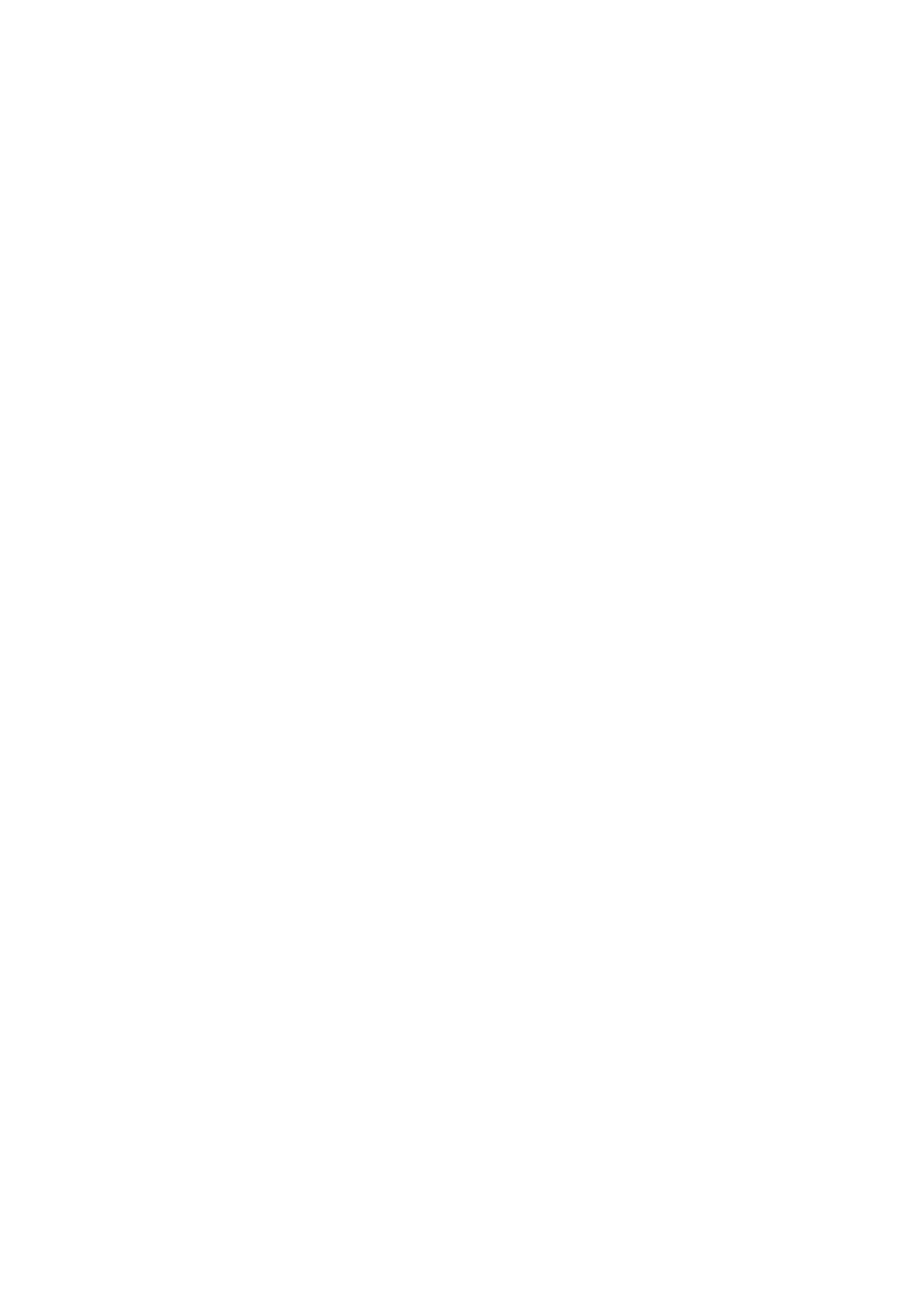Introduced by Ms Lee Rhiannon, MLC First print



New South Wales

# **Anti-Discrimination Amendment (Equality in Education and Employment) Bill 2005**

## **Contents**

|    |                                                   | Page |
|----|---------------------------------------------------|------|
| 1. | Name of Act                                       |      |
|    | 2 Commencement                                    |      |
|    | 3 Amendment of Anti-Discrimination Act 1977 No 48 |      |
|    | Schedule 1 Amendments                             |      |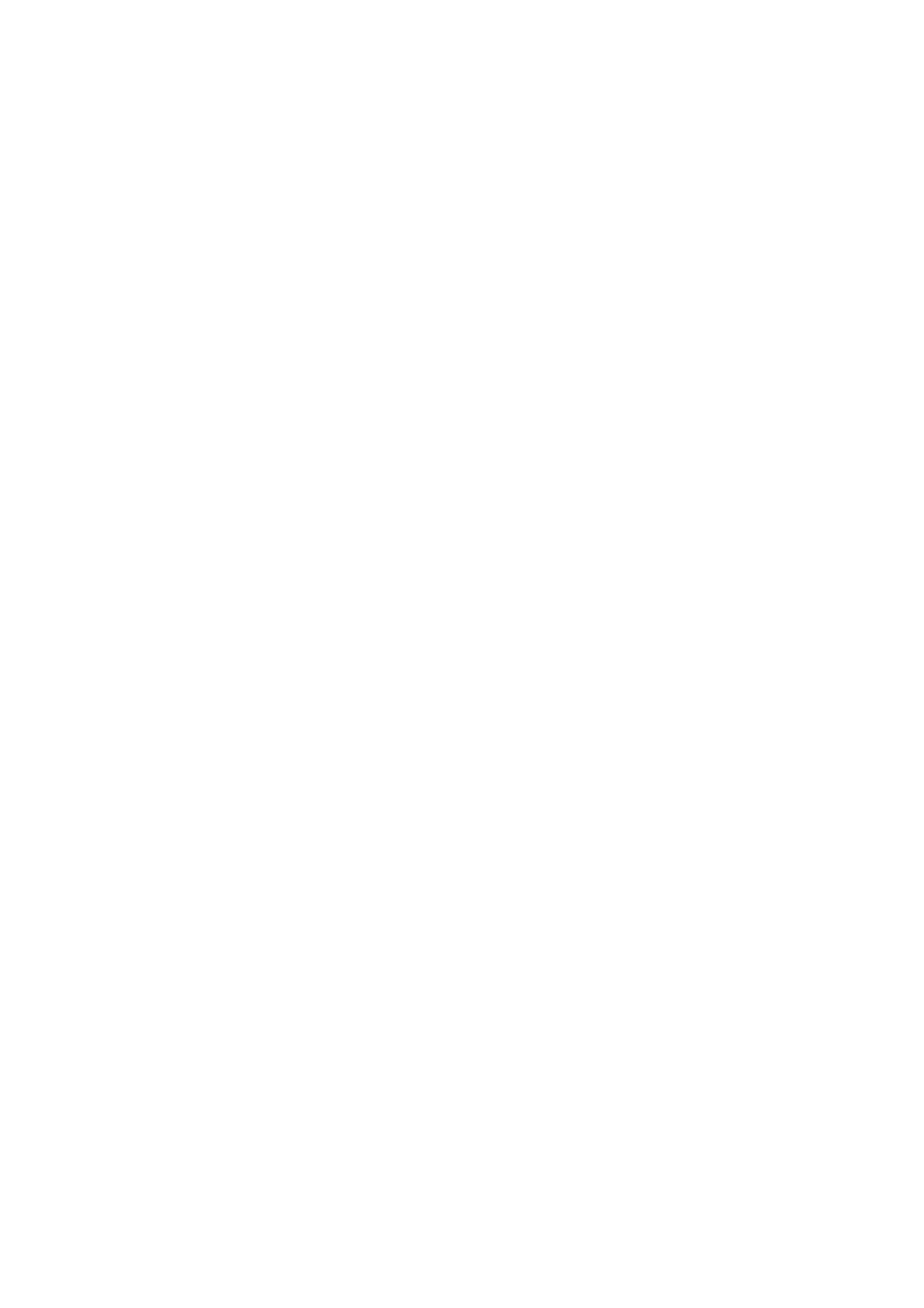

New South Wales

## **Anti-Discrimination Amendment (Equality in Education and Employment) Bill 2005**

No , 2005

### **A Bill for**

An Act to amend the *Anti-Discrimination Act 1977* to prohibit private educational authorities from discriminating in education and in employment and to prohibit certain employers from discriminating in employment; and for other purposes.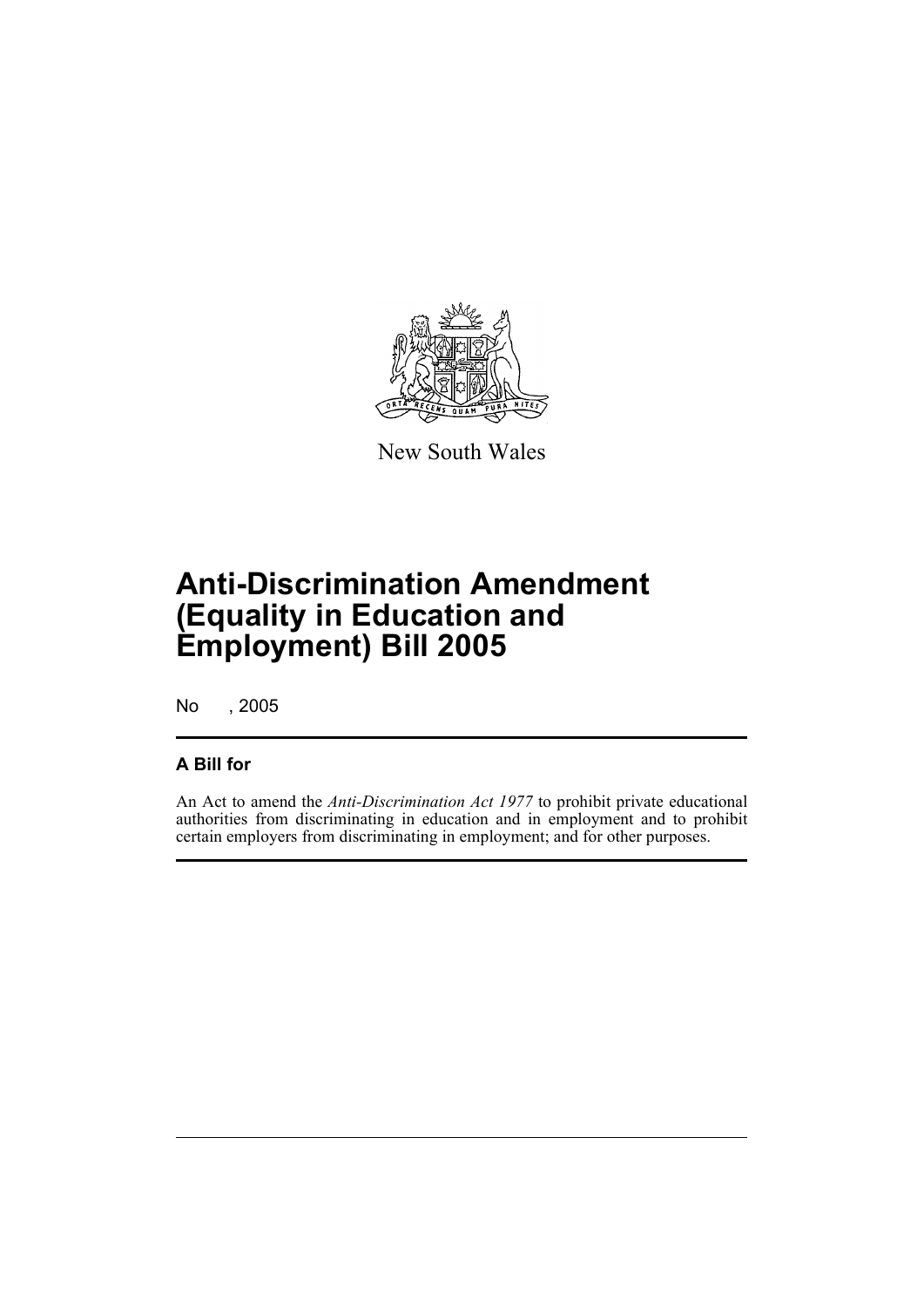<span id="page-7-2"></span><span id="page-7-1"></span><span id="page-7-0"></span>

|              | The Legislature of New South Wales enacts:                                                        |                     |
|--------------|---------------------------------------------------------------------------------------------------|---------------------|
|              | Name of Act                                                                                       | 2                   |
|              | This Act is the Anti-Discrimination Amendment (Equality in Education<br>and Employment) Act 2005. | 3<br>$\overline{4}$ |
| $\mathbf{2}$ | <b>Commencement</b>                                                                               | 5                   |
|              | This Act commences on the date of assent.                                                         | 6                   |
| 3            | <b>Amendment of Anti-Discrimination Act 1977 No 48</b>                                            | 7                   |
|              | The Anti-Discrimination Act 1977 is amended as set out in Schedule 1.                             | 8                   |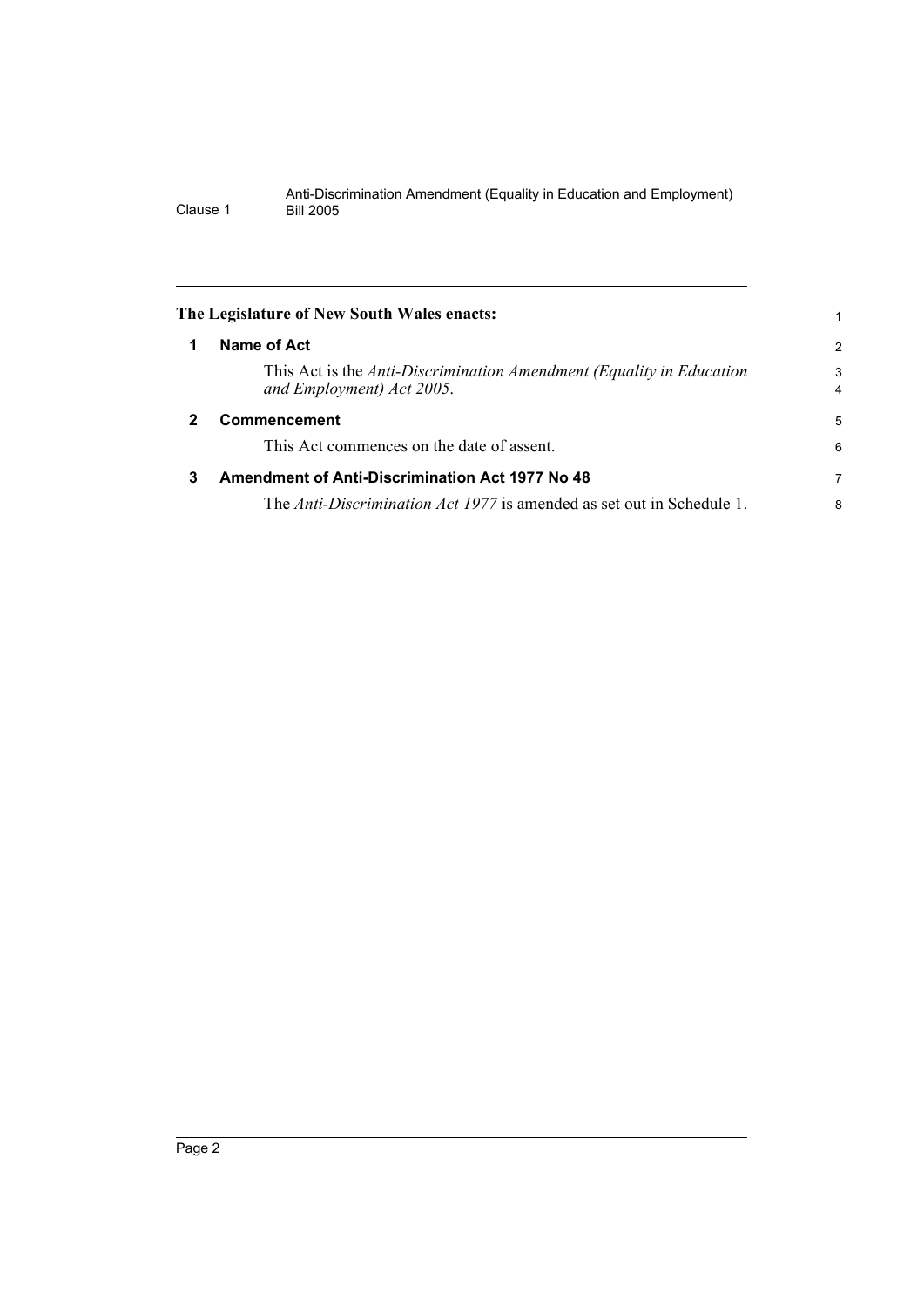Amendments Schedule 1

<span id="page-8-0"></span>

|        | <b>Schedule 1</b><br><b>Amendments</b>                                            | 1              |  |  |
|--------|-----------------------------------------------------------------------------------|----------------|--|--|
|        | (Section 3)                                                                       | $\overline{2}$ |  |  |
| [1]    | <b>Section 4 Definitions</b>                                                      | 3              |  |  |
|        | Omit the definition of <i>private educational authority</i> from section $4(1)$ . |                |  |  |
| [2]    | Section 25 Discrimination against applicants and employees                        |                |  |  |
|        | Omit section 25 $(3)$ (b) and (c) and (4).                                        | 6              |  |  |
| [3]    | <b>Section 31A Education</b>                                                      | 7              |  |  |
|        | Omit section $31A(3)(a)$ .                                                        | 8              |  |  |
| [4]    | Section 38C Discrimination against applicants and employees                       | 9              |  |  |
|        | Omit section 38C $(3)$ (b) and $(c)$ and $(4)$ .                                  | 10             |  |  |
| [5]    | <b>Section 38K Education</b>                                                      | 11             |  |  |
|        | Omit section 38K (3).                                                             | 12             |  |  |
| [6]    | Section 40 Discrimination against applicants and employees                        | 13             |  |  |
|        | Omit section 40 (3) (b) and (c) and (4).                                          | 14             |  |  |
| [7]    | <b>Section 46A Education</b>                                                      | 15             |  |  |
|        | Omit section 46A (3).                                                             | 16             |  |  |
| [8]    | Section 49D Discrimination against applicants and employees                       | 17             |  |  |
|        | Omit section 49D $(3)$ (b) and (c) and $(5)$ .                                    | 18             |  |  |
| [9]    | <b>Section 49L Education</b>                                                      | 19             |  |  |
|        | Omit section $49L(3)(a)$ .                                                        | 20             |  |  |
| $[10]$ | Section 49V Discrimination against applicants and employees                       | 21             |  |  |
|        | Omit section 49V $(3)$ (b) and $(5)$ .                                            | 22             |  |  |
| [11]   | Section 49ZH Discrimination against applicants and employees                      | 23             |  |  |
|        | Omit section 49ZH $(3)$ (b) and (c) and (4).                                      | 24             |  |  |
| $[12]$ | <b>Section 49ZO Education</b>                                                     | 25             |  |  |
|        | Omit section 49ZO (3).                                                            | 26             |  |  |